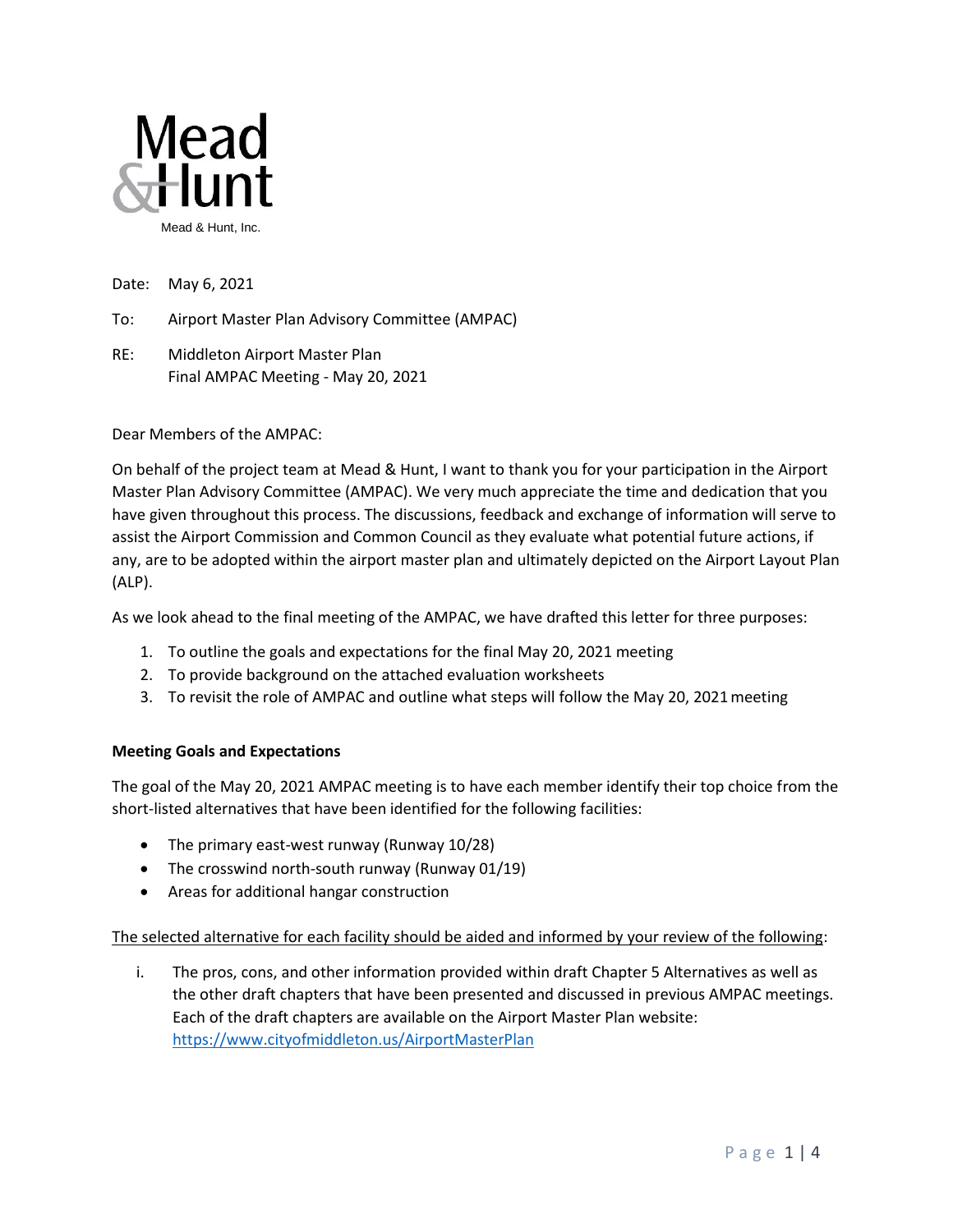- ii. The comments and questions provided from the public during the April 10, 2021 Open House process. This information was documented (along with responses developed by Mead & Hunt and the City) and compiled into a summary report within the attached **Appendix I**.
- iii. Evaluation factors and order-of-magnitude costs that have been developed for each of the short-listed alternatives. This information is provided within the attached evaluation worksheets, which are more fully described in the following section.

In addition to identifying their top choice for the three airport facilities identified above, each AMPAC member will also be asked to identify whether or not they support the incorporation of a non-standard right-hand pattern for some, or all, of the runway ends at the Airport.

If you are unable to attend the 05/20 AMPAC meeting, please e-mail your input and recommendations to the City of Middleton (Mark Opitz) by 4 p.m. on that day. Mark's contact information is provided at the close of this letter.

## **Evaluation Worksheets**

The attached worksheets were developed as an optional tool to help members of the AMPAC determine which alternative they will identify as their top choice for each facility. The worksheets include order-ofmagnitude cost estimates that were developed for each build alternative and include a listing of other factors for consideration under the categories of Operational, Environmental, and Implementation Feasibility. These worksheets will not be collected by the City and are purely for discretionary use, as each AMPAC member will just be asked to identify their top choice (alternative) for each facility.

A generic example has been provided on the following sheet to illustrate how the worksheets are intended to be filled out and used. A key at the bottom of the worksheet describes the various circles and scores. For each evaluation factor:

- A filled circle indicates a positive impact (score  $= 1$ ).
- A half-filled circle indicates an average or negligible level of benefit or effect (score = 0).
- A circle left blank indicates a negative factor (score = -1).

The circles and their associated scoring values are then added up to identify the overall score for each alternative. The highest score is assigned a rank of 1, the next highest a rank of 2, and so forth.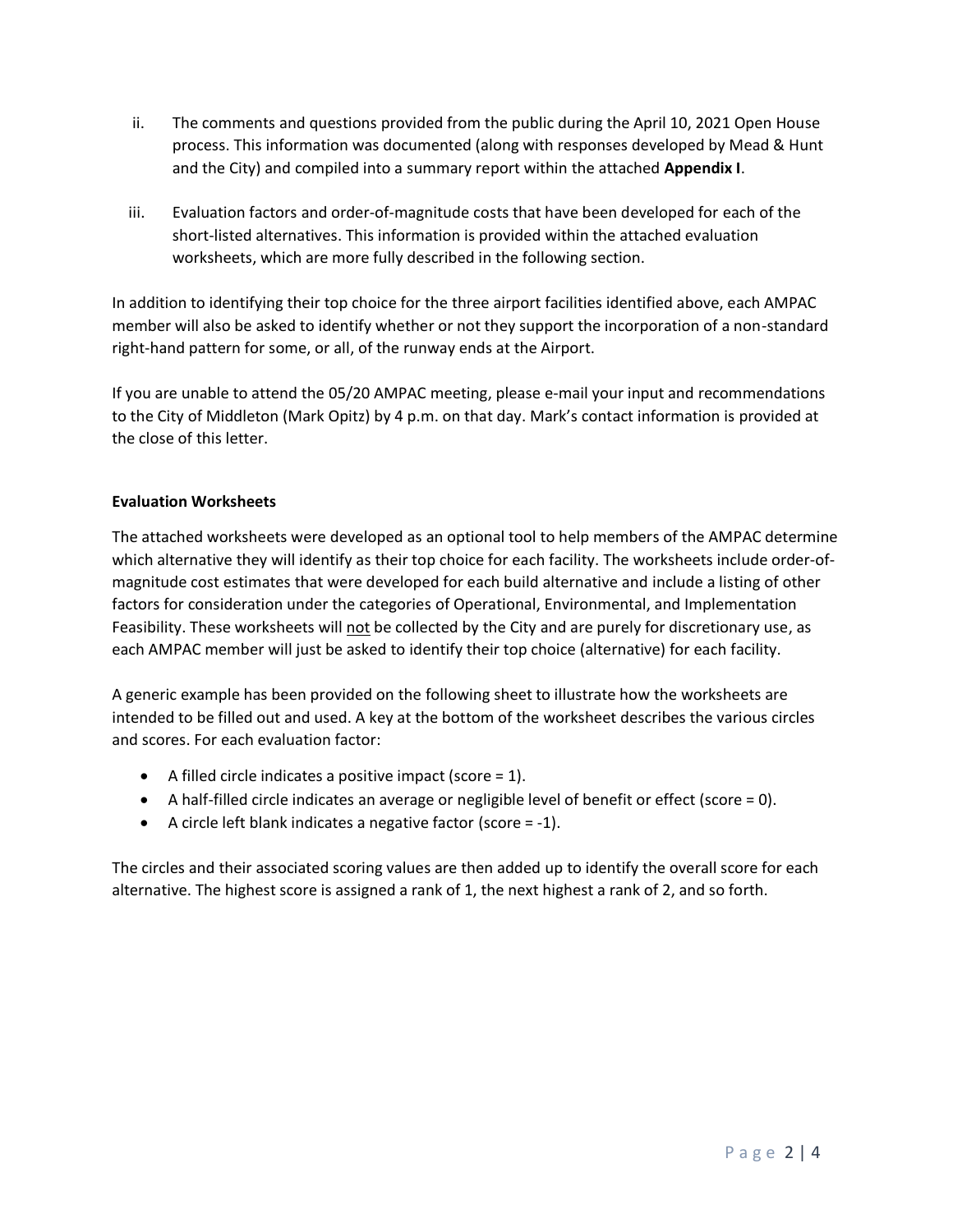| Middleton Municipal Airport - Morey Field<br><b>Alternatives Evaluation Worksheet</b><br><b>Example Facility</b>                                                                       | This Generic Example is for<br><b>Illustrative Purposes Only</b>                                                                                                       |                                             |                   |                                             |
|----------------------------------------------------------------------------------------------------------------------------------------------------------------------------------------|------------------------------------------------------------------------------------------------------------------------------------------------------------------------|---------------------------------------------|-------------------|---------------------------------------------|
| $\bigcirc$ = 0<br>$\bigcirc$ = -1<br>$\bigcirc$ = 1                                                                                                                                    | No Build                                                                                                                                                               | Alt 1                                       | Alt <sub>2</sub>  | Alt <sub>3</sub>                            |
| Financial<br><b>Estimated Cost:</b>                                                                                                                                                    | <b>NA</b>                                                                                                                                                              | \$X.X Million                               | \$X.X Million     | \$X.X Million                               |
| Factor 1                                                                                                                                                                               | $\bigcirc$                                                                                                                                                             | $\bigcirc$                                  | $\bigcirc$        | $\bigcirc$                                  |
| <b>Operational Factors</b>                                                                                                                                                             |                                                                                                                                                                        |                                             |                   |                                             |
| Factor 1                                                                                                                                                                               | $\bigcirc$                                                                                                                                                             |                                             |                   |                                             |
| Factor 2                                                                                                                                                                               | $($ )                                                                                                                                                                  |                                             |                   |                                             |
| Factor 3                                                                                                                                                                               | $\bigcirc$                                                                                                                                                             |                                             |                   |                                             |
| Factor 4                                                                                                                                                                               | $\bigcirc$                                                                                                                                                             | $\bigcirc$                                  | $\bigcirc$        | ( )                                         |
| Factor 5                                                                                                                                                                               | $\bigcirc$                                                                                                                                                             | $\left(\begin{array}{c} \end{array}\right)$ | ()                | $\left(\begin{array}{c} \end{array}\right)$ |
| Factor <sub>6</sub>                                                                                                                                                                    | $\bigcirc$                                                                                                                                                             | $\left(\begin{array}{c} \end{array}\right)$ |                   | ( )                                         |
| Factor 7                                                                                                                                                                               | $\bigcirc$                                                                                                                                                             | $\bigcirc$                                  |                   |                                             |
| <b>Environmental Factors</b>                                                                                                                                                           |                                                                                                                                                                        |                                             |                   |                                             |
| Factor 1                                                                                                                                                                               | $\bigcirc$                                                                                                                                                             | $\bigcirc$                                  | $\bigcirc$        | $\bigcirc$                                  |
| Factor 2                                                                                                                                                                               | $\bigodot$                                                                                                                                                             | (                                           | $\bigoplus$       | ( )                                         |
| Factor 3                                                                                                                                                                               | $\bigcirc$                                                                                                                                                             | $\bigcirc$                                  | $\bigoplus$       | $\bigcirc$                                  |
| Factor 4                                                                                                                                                                               | $\bigcirc$                                                                                                                                                             | $\bigcirc$                                  | $\bigcirc$        | $\bigcirc$                                  |
| Factor 5                                                                                                                                                                               | $\bigcirc$                                                                                                                                                             | $\left(\begin{array}{c} \end{array}\right)$ | $\bigcirc$        | ( )                                         |
| Factor <sub>6</sub>                                                                                                                                                                    | $\bigcirc$                                                                                                                                                             | $\bigcirc$                                  | $\bigcirc$        | $\bigcirc$                                  |
| Factor 7                                                                                                                                                                               | $\bigcirc$                                                                                                                                                             | $^{\circ}$                                  | $\bigoplus$       | $\bigcirc$                                  |
| Factor 8                                                                                                                                                                               | $\bigcirc$                                                                                                                                                             | $\bigcirc$                                  | $( \ )$           | $\bigcirc$                                  |
| <b>Implementation Feasibility</b>                                                                                                                                                      |                                                                                                                                                                        |                                             |                   |                                             |
| Factor 1                                                                                                                                                                               | $\bigcirc$                                                                                                                                                             | $\bigcirc$                                  |                   |                                             |
| Factor 2                                                                                                                                                                               | $\bigcirc$                                                                                                                                                             | $\bigcirc$                                  | ( )               | $\Box$                                      |
| Factor 3                                                                                                                                                                               | $\bigcirc$                                                                                                                                                             | $\bigcirc$                                  | $\bigoplus$       | $\bigcirc$                                  |
| Factor 4                                                                                                                                                                               | $\bigcirc$                                                                                                                                                             | $\bigcirc$                                  | ∩                 | $\left(\right)$                             |
| Factor 5                                                                                                                                                                               | $\bigcirc$                                                                                                                                                             | $\bigcirc$                                  | $\bigcirc$        | $\bigcirc$                                  |
|                                                                                                                                                                                        | Evaluation                                                                                                                                                             |                                             |                   |                                             |
| Score                                                                                                                                                                                  | $-2$                                                                                                                                                                   | $-2$                                        | $\overline{2}$    | $\mathbf{1}$                                |
|                                                                                                                                                                                        | Summary                                                                                                                                                                |                                             |                   |                                             |
| Ranking                                                                                                                                                                                | $\mathfrak{S}$                                                                                                                                                         | $\mathbf{3}$                                | $\left( 1\right)$ | $\overline{2}$                              |
| This symbol represents a positive impact, an improvement or benefit, a lower<br>$\bigcirc$ =1<br>anticipated cost, a higher level of flexibility, or a lower effect to the environment |                                                                                                                                                                        |                                             |                   |                                             |
| Key<br>$\bigcirc$ = 0                                                                                                                                                                  | This symbol represents maintaining a similar level or benefit, an average cost, an<br>average level of flexibility, or average potential environmental effect          |                                             |                   |                                             |
| $\bigcirc$ = -1                                                                                                                                                                        | This symbol represents an improvement that is not anticipated to meet the need,<br>a higher cost, limited flexibility, or a higher potential effect to the environment |                                             |                   |                                             |